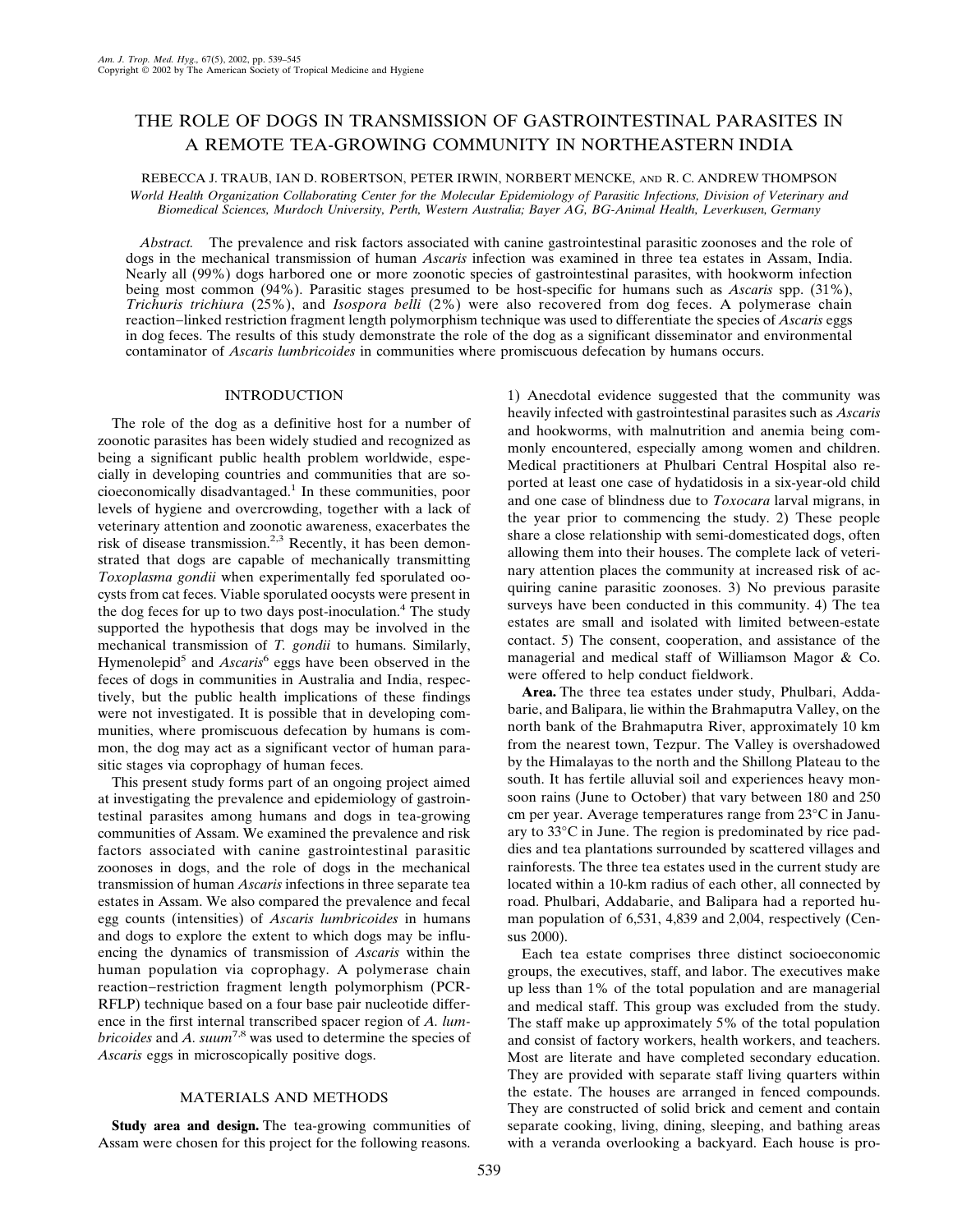vided with an enclosed Asian-style latrine connected to a septic tank. The labor make up the majority of the population and are predominantly tea-pickers. Most are illiterate having attended no formal schooling. They are also provided with specific, mostly brick housing, similar in design to the staff quarters, however with smaller dimensions (average compound area  $= 2,500$  square feet), a separate enclosed area for bathing, together with an Asian-style latrine connected to a septic tank. However, in the majority of cases the latrine facilities are not used due to the acquired habit of defecating outdoors. Most labor quarters are provided with running water and electricity. The labor community often live in overcrowded conditions with poor standards of hygiene.

Both staff and labor communities keep domesticated animals such as cattle, goats, and poultry for milk, eggs, and meat. Company regulations disallow the rearing of pigs within the estate. Each tea estate is provided with a school and a local hospital with free education, medical, surgical, and dental services. A Health Officer is appointed to each estate to coordinate a biannual anthelmintic program targeted at children. Medical practitioners also hold regular meetings at the Mother's Club aimed at educating women tea-pickers on issues such as birth and disease control.

**Design.** To aid cooperation, sampling was initiated by a series of preliminary lectures, given by the primary investigator (RJT) aimed at the assigned health workers for each labor housing group among the estates. The purpose of these was to explain the research project and provide a poster presentation demonstrating practical and simple measures of parasite control.

Both households owning and those not owning dogs were included in the study and randomly sampled from each tea estate. In the evening, after returning from their duties, a questionnaire was used to determine risk factors influencing the prevalence of parasites in themselves and in their dogs. The potential for interviewer bias was limited by having one interviewer, the primary investigator, and a questionnaire with ordered and specific questions and procedures to follow. Specific data were collected first on household information including the number of residents, socioeconomic grouping, religion, water source, and pets, particularly dog ownership. A second questionnaire was aimed at individuals and information relating to age, gender, level of education, defecation habits, health status and the frequency of deworming, and personal contact with dogs. Individuals were also questioned about their awareness and knowledge of rabies and canine parasite zoonoses. Participants owning dogs were required to answer an additional questionnaire about their dogs. Data was collected on the dogs' demographic characteristics (age, gender, breed), diet (including whether raw meat or offal were fed), defecation and roaming patterns, frequency of deworming, vaccination status, and access to a veterinarian. Owners of dogs were handed collars and leashes and advised to feed their dogs rice and lentils in the evening and then keep their dog restrained within the compound for the duration of the night. Fecal pots were given to each human participant with their name and a picture drawing for those participants who were illiterate. Feces were collected from the rectum of the dogs by the primary investigator in the morning, together with the human fecal samples. Written or verbal consent was obtained from each human adult participant prior to participation and from parents of minors. The study was approved by the Murdoch University Human and Animal Ethics Committees of Western Australia and the medical and managerial staff of Williamson Magor & Co. Feces from both humans and dogs were stored separately in 5% formal saline and 2.5% potassium dichromate. Samples were transported to Murdoch University (Perth, Western Australia) for further processing.

An adult *A. lumbricoides* worm was obtained from a participant at the tea estates who had reported coughing it up earlier. An adult *A. suum* worm was obtained from a local pig abattoir in Perth. The adult worms were fixed in 80% ethanol and used as a positive and negative controls for molecular studies.

**Sample sizes.** Single fecal samples were collected from a total of 101 dogs and 328 humans from the three tea estates over a three-month period (July-September 2000). Humans that owned dog, as well as those that did not own dogs, were sampled to assess if dog ownership or contact constituted a risk with regard to prevalence of *A. lumbricoides* in humans (Table 1).

**Statistical analysis.** The prevalence was calculated for each parasite. Associations between parasitism and host and management factors were initially made using chi-square tests for independence. Continuous data (age) was analyzed using one-way analysis of variance. Logistic multiple regression was then used to quantify the association between parasite prevalence and each variable after adjusting for other variables. Only variables significant at  $P \leq 0.25$  in the univariate analyses were considered eligible for inclusion in the logistic multiple regression.<sup>9,10</sup> Backward elimination was used to determine which factors could be dropped from the multivariable model. The likelihood ratio chi-square statistic was calculated to determine the significance at each step of the model building. The level of significance for a factor to remain in the final model was set at 10%.

Statistical comparisons were performed using Statistix for Windows (Analytical Software, Tallahassee, FL) and Excel® 97 (Microsoft, Redmond, WA).

Parasitologic techniques. Fecal samples were examined for parasites using a standard sedimentation in water technique followed by centrifugal flotation in saturated zinc sulfate, sodium nitrate, and microscopy. A malachite green background stain was used to screen for *Cryptosporidium* oocysts.11 Particular attention was paid to *Trichuris* eggs visualized in the feces of dogs and measurements were taken to distinguish between the eggs of *Trichuris vulpis* and *T. trichiura*.

Eggs of *Ascaris* were concentrated and purified from one gram of feces using a saturated salt and glucose method (Meinema JM, unpublished data). The concentration of *Ascaris* eggs was determined and expressed in eggs per gram (epg) of feces.

Dog fecal samples that were positive for *Ascaris* eggs were

TABLE 1

Number of humans and dogs sampled at each tea estate

| Tea estate | Dogs | Dog owners | Non-dog<br>owners |
|------------|------|------------|-------------------|
| Phulbari   | 41   | 79         | 69                |
| Addabarie  | 40   | 72         | 51                |
| Balipara   | 20   | 32         | 25                |
| Total      | 101  | 183        | 145               |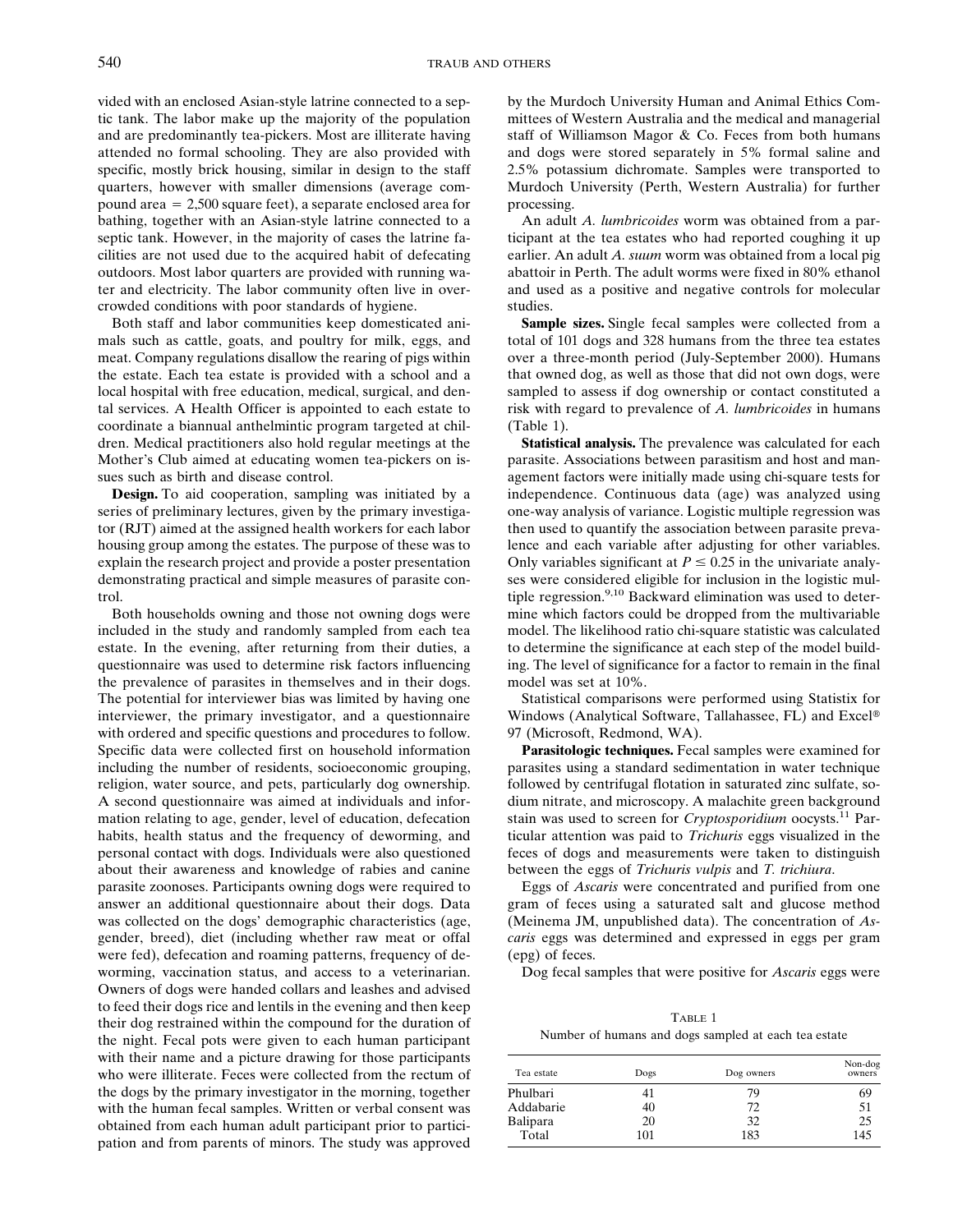washed repeatedly with  $1 \times$  phosphate-buffered saline (PBS) and allowed to incubate at room temperature (18−22°C) in aerated petri dishes. Eggs were suspended in 1× PBS solution to which was added 6 mg/ml of penicillin, 20  $\mu$ g/ml of gentamicin, and  $2.5 \mu g/ml$  of amphotericin B. The development of eggs was evaluated microscopically once a week.

**Molecular methods.** Fecal samples of dogs microscopically positive for *Ascaris* eggs were subjected to molecular analysis using human-derived *Ascaris* eggs and the adult *A. lumbricoides* worm as positive controls. The pig-derived adult *A. suum* worm was used as a negative control.

**Extraction of DNA from eggs.** The purified *Ascaris* eggs were diluted in  $1 \times$  PBS and 50  $\mu$ L of this suspension was transferred into a 1.5-mL tube and centrifuged at 14,000 rpm for one minute. The supernatant was removed and  $180 \mu L$  of ATL tissue lysis buffer (Qiagen, Hilden Germany) and  $5 \mu L$ of proteinase K (10  $\mu$ L/ml) (Qiagen) was added to the plug of eggs and incubated overnight at 56°C. This suspension was then subjected to 15 cycles of freeze-thawing at liquid nitrogen temperatures, followed by freeze-fracturing at liquid nitrogen temperatures.12 One hundred seventy microliters of 170  $\mu$ L AL buffer (Qiagen) and 10  $\mu$ L of glassmilk matrix was added to the suspension, mixed, and incubated at 72°C for 10 minutes. Samples were then centrifuged at 14,000 rpm for one minute and the supernatant was discarded. Pellets were washed with 800  $\mu$ L of AW buffer containing ethanol (Qiagen), vacuum-dried for five minutes to remove any remaining ethanol, and resuspended in  $30 \mu L$  of elution buffer (Qiagen). The suspension was then incubated at 72°C for 15 minutes, centrifuged at 14,000 rpm for three minutes, and the supernatant was removed into a fresh tube and stored at  $-20^{\circ}$ C until required.

**Extraction of DNA from** *Ascaris* **adult worms.** Twenty-five milligrams of tissue from each worm was suspended in 180  $\mu$ L of ATL tissue lysis buffer (Qiagen) and  $5 \mu L$  of proteinase K (10  $\mu$ L/ml) and incubated overnight at 56°C. The suspension was centrifuged at 10,000 rpm for one minute and the supernatant transferred to a fresh 1.5-mL tube and boiled for 10 minutes. The suspension was then subjected to the glassmilk method previously described for the extraction of DNA from *Ascaris* eggs.

**Polymerase chain reaction.** A 734-base pair region of the internal transcribed region-1 (ITS-1), 5.8S, and ITS-2 genes of *Ascaris* was amplified using a modification of the previously published primer  $ZX5R<sup>8</sup>$  as a forward primer (5'-GATGTAATAGCAGTCGGCG-3) in the ITS 1 region and a newly designed reverse primer RTITSR (5- GCCATTCACACAATATACGCTG-3) in the ITS 2 region. The PCR amplification was performed in  $25-\mu L$  volumes with the final mixture containing 10–50 ng of DNA, 12.5 pmol of each primer,  $800 \mu M$  of each dNTP, 1.5 mM  $MgCl_2$ , 67 mM Tris-HCl (pH 8.8), 16.6 mM (NH<sub>4</sub>)<sub>2</sub>SO<sub>4</sub>, 0.45% Triton X-100, 0.2 mg/ml gelatin, and one unit of Tth plus polymerase (Biotech International, Ltd., Perth, Australia). Reactions were performed on a PE 2400 (Perkin Elmer, Foster City, CA) thermal cycler. Samples were heated to 94°C for two minutes, 60°C for one minute, and 72°C for two minutes, followed by 50 cycles of 94°C for 30 seconds, 60°C for 20 seconds, and 72°C for 45 seconds and one cycle of 72°C for 7 minutes.

**PCR-RFLP.** All 31 dog-derived *Ascaris* egg samples, five human-derived *Ascaris* egg samples, and the human-derived and pig-derived adult worms were subjected to digestion with the restriction endonuclease *Hae* III. This method was based on a previously published PCR-RFLP method.7 Purified PCR  $ZX5R-RTITSR$  products  $(2 \mu L)$  were digested directly with 12 units (0.5 μL) of *Hae* III (Biotech International, Ltd.) at 37 $\rm{°C}$  for 16 hours in a volume of 20  $\mu$ L. Restriction fragments were separated by electrophoresis on 2.5% agarose gels, stained with ethidium bromide, and photographed. The size of the fragments were estimated using the 323-1S 100-base pair DNA ladder (New England BioLabs, Beverly, MA).

**Sequencing.** Five dog-derived *Ascaris* egg samples and the human-derived *A. lumbricoides* worm and eggs were subjected to sequencing following digestion with *Hae* III. The PCR products were purified using Qiagen spin columns (Qiagen) and sequenced using an ABI Terminator Cycle Sequencing kit (Applied Biosystems, Foster City, CA) according to manufacturer's instructions, except that the annealing temperature was increased to 60°C. The PCR products were sequenced in a forward direction. Sequences were analyzed using SeqEd version 1.03 (Applied Biosystems) and aligned with each other as well as the previously published sequences for *Ascaris*<sup>8</sup> using Clustal V.<sup>13</sup>

#### RESULTS

**Dogs.** The prevalence of gastrointestinal parasites in dogs from the three tea estates sampled is summarized in Table 2. Nearly all (99%) dogs were infested with one or more zoonotic species of gastrointestinal parasites. Parasitic stages of 13 zoonotic gastrointestinal parasites were observed. More than 90% of the dogs were infected with hookworm. Infection with three species of parasites was more common  $(28.7%)$ than infection with two (27.7%), four (16.8%), one (10.9%), five  $(9.9\%)$ , or six species  $(5\%)$ .

Apart from encountering gastrointestinal parasites that use dogs as their definitive host, parasite stages presumed to be host-specific for humans, such as *Ascaris* spp., *Trichuris* spp.*, Hymenolepis diminuta,* and *Isospora belli,* were also detected in dog feces. The *Trichuris* eggs in the dog feces morphologically resembled those of *T. trichiura*, with an average length

TABLE 2 Prevalence of parasitic stages found in dog feces

| Parasite               | Phulbari<br>$(n = 41)$ | Addabarie<br>$(n = 40)$ | Balipara<br>$(n = 20)$ | Total<br>prevalence<br>$(n = 101)$ |
|------------------------|------------------------|-------------------------|------------------------|------------------------------------|
| Hookworm spp.          | 95%                    | 90%                     | 95%                    | 94%                                |
| Spirocerca lupi        | 24%                    | 53%                     | 45%                    | 40%                                |
| Ascaris spp.           | 37%                    | 18%                     | 35%                    | 31%                                |
| Trichuris spp.         | 20%                    | 20%                     | 60%                    | 25%                                |
| Spirometra spp.        | 15%                    | 38%                     | 45%                    | 28%                                |
| Opisthorchis spp.      | 12%                    | 18%                     | 25%                    | 17%                                |
| Taenia spp.            | 22%                    | 8%                      | 10%                    | 14%                                |
| Toxocara canis         | 20%                    | 5%                      | 5%                     | 11%                                |
| Coccidia spp.          | 10%                    | 5%                      | 15%                    | 9%                                 |
| Isospora belli         | 5%                     | 0%                      | $0\%$                  | 2%                                 |
| Hymenolepis diminuta   | 12%                    | 5%                      | 5%                     | 8%                                 |
| Dipylidium caninum     | $7.5\%$                | 5%                      | 5%                     | 6%                                 |
| Sarcocystis spp.       | $2.5\%$                | $2.5\%$                 | 5%                     | 3%                                 |
| Giardia duodenalis     | $2.5\%$                | $0\%$                   | 10%                    | 3%                                 |
| Gnathostoma spinigerum | $0\%$                  | $0\%$                   | 10%                    | 2%                                 |
| Strongyloides spp.     | $0\%$                  | 2.5%                    | $5\%$                  | 2%                                 |
| Cryptosporidium parvum | $2.5\%$                | $0\%$                   | $0\%$                  | $1\%$                              |
| Paragonimus spp.       | $0\%$                  | $0\%$                   | 5%                     | $1\%$                              |
| Entamoeba spp.         | $0\%$                  | $0\%$                   | $5\%$                  | $1\%$                              |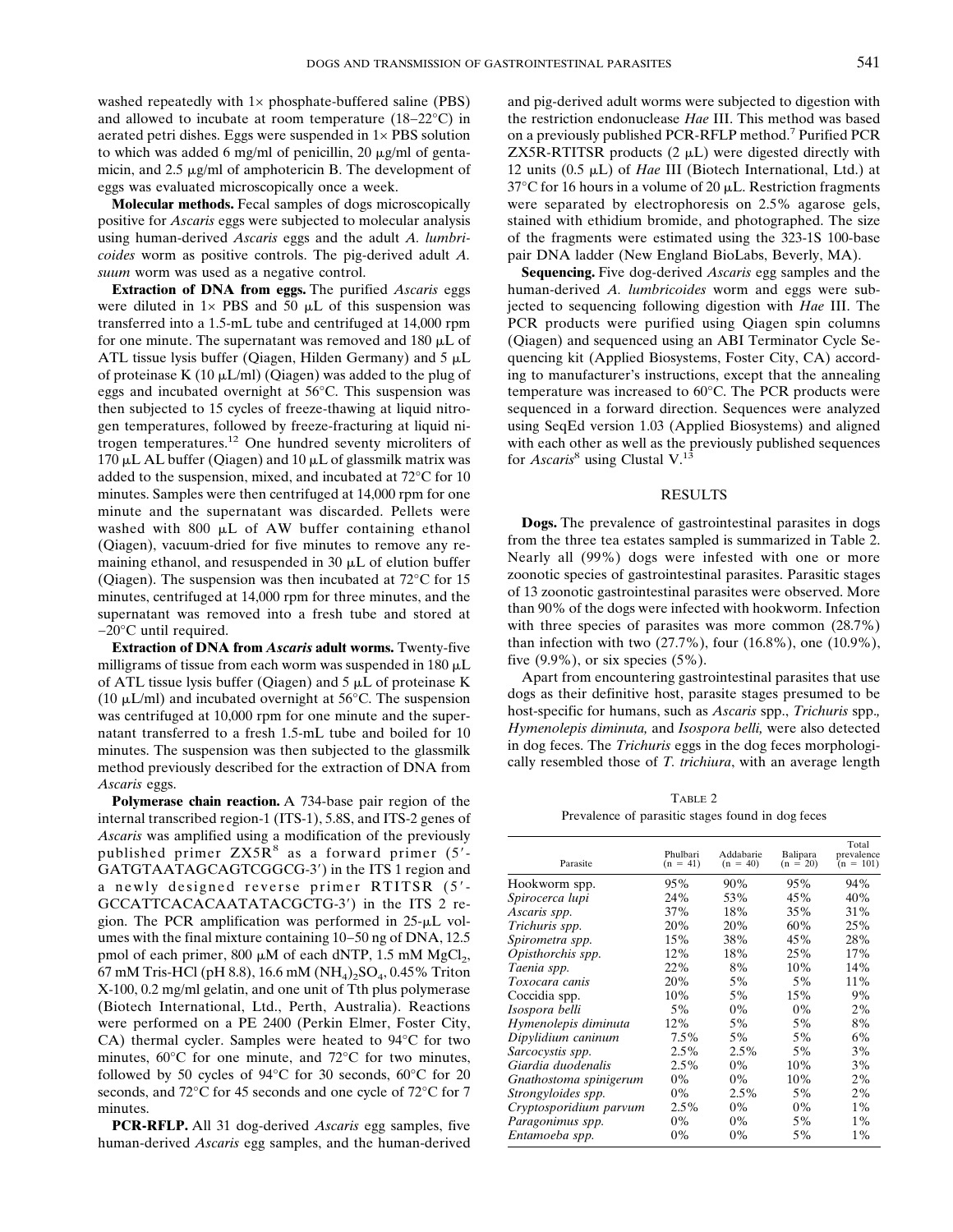of 52.7  $\mu$ m (range = 47.5–62.5  $\mu$ m) and an average width of 25 μm (range = 22.5–27.5 μm).<sup>14</sup>

The mean  $\pm$  SD age of dogs sampled was 2.56  $\pm$  2.31 years (range  $=$  three months to 12 years). Most (96%) dogs sampled were allowed to roam freely within the tea estate and 57% of the dog owners allowed their dogs access into the house. Only 2% of the households owning a dog had access to a veterinarian and had dewormed their dogs within the last six months. The majority (79%) of dogs were reported to defecate in areas other than the immediate surroundings of their owners' property. Of the remaining dog owners who did report observing their dogs defecate within or surrounding their properties, 17% never disposed of their dog's feces, 2% did so rarely, 2% once every week and 1% daily.

Mutifactorial risk factor analysis showed a higher than expected prevalence of *Dipylidium caninum*, and Coccidia spp. in younger dogs  $(P < 0.10)$ . The average age of dogs positive for *D. caninum* and Coccidia was 1.0 and 1.1 years compared with 2.67 and 2.56 years for unaffected dogs. Dogs fed offal on a regular basis were 12.5 times more likely to harbor Taeniid eggs (prevalence  $= 13\%$ ) than those not fed offal by their owners (prevalence = 1%) ( $\chi^2$  = 0.02, degrees of freedom  $[df] = 1, P < 0.02$ ). Worming and socioeconomic status of the owner did not influence the prevalence of parasitism (*P* > 0.10). Dogs belonging to households where at least one person defecated outside were 3 and 2.6 times more likely to harbor eggs of *Ascaris* ( $\chi^2$  = 3.66, df = 1, *P* < 0.02) and *Trichuris trichiura* ( $\chi^2$  = 2.82, df = 1, *P* < 0.05), respectively. No sex predilection was found for other parasites.

The mean ± SD intensity of *Ascaris* eggs in dog feces was  $1,830 \pm 4,711.86$  epg (range = 12.5–28,750 epg).

**Humans.** Hookworm spp. were the most common parasite in humans (42%), followed by *A. lumbricoides* (36%) and *T.* *trichiura* (32%). Figure 1 shows the mean egg intensities for *Ascaris* among the different age groups in humans. The highest *Ascaris* egg intensities were found in children 3–5 and 6–10 years old. The mean ± SD *Ascaris* egg count in infested humans was  $2,016 \pm 4,887.35$  epg (range = 12.5–35,150 epg).

Forty-five percent of individuals surveyed admitted to having direct contact with dogs on a regular basis. Although 90% of individuals were aware of rabies and its mode of transmission, only 6% were aware of canine parasite zoonoses. Multifactorial risk factor analysis showed no significant relationship between prevalence of *Ascaris lumbricoides* in individuals and dog ownership or contact.

**Results of** *Ascaris* **egg incubation.** Ascarid eggs isolated from fecal samples of dogs were shown to be viable. Between 50% and 80% of eggs embryonated and produced motile third-stage larvae after 2–6 weeks of incubation.

**Molecular characterization.** The amplified ITS from the *Ascaris* eggs found in dogs following digestion with *Hae* III is shown in Figure 2. For comparison, digestion patterns for human-derived *Ascaris* eggs and human-derived and pigderived adult *Ascaris* worms are also shown. Two types of ITS have been previously reported;<sup>7,8,15</sup> the human-derived *A*. *lumbricoides* has a single *Hae* III site and gives rise to two bands, while the pig-derived *A. suum* has shown to possess an additional *Hae* III restriction site and gives rise to three bands. In some cases, predominantly pig, but occasionally in human-derived parasites, ITS regions with allelic polymorphism7,8,15 at the first *Hae* III restriction site exist. All 31 dog-derived *Ascaris* egg samples showed a digestion pattern consistent with those described for human-derived *Ascaris*. A single *Hae* III restriction site gave rise to two bands measuring 258 and 467 base pairs. In comparison, the pig-derived parasite from Perth produced a five-band pattern measuring



FIGURE 1. Prevalence and intensity (in eggs per gram of feces) of *Ascaris* infection among different age groups in humans.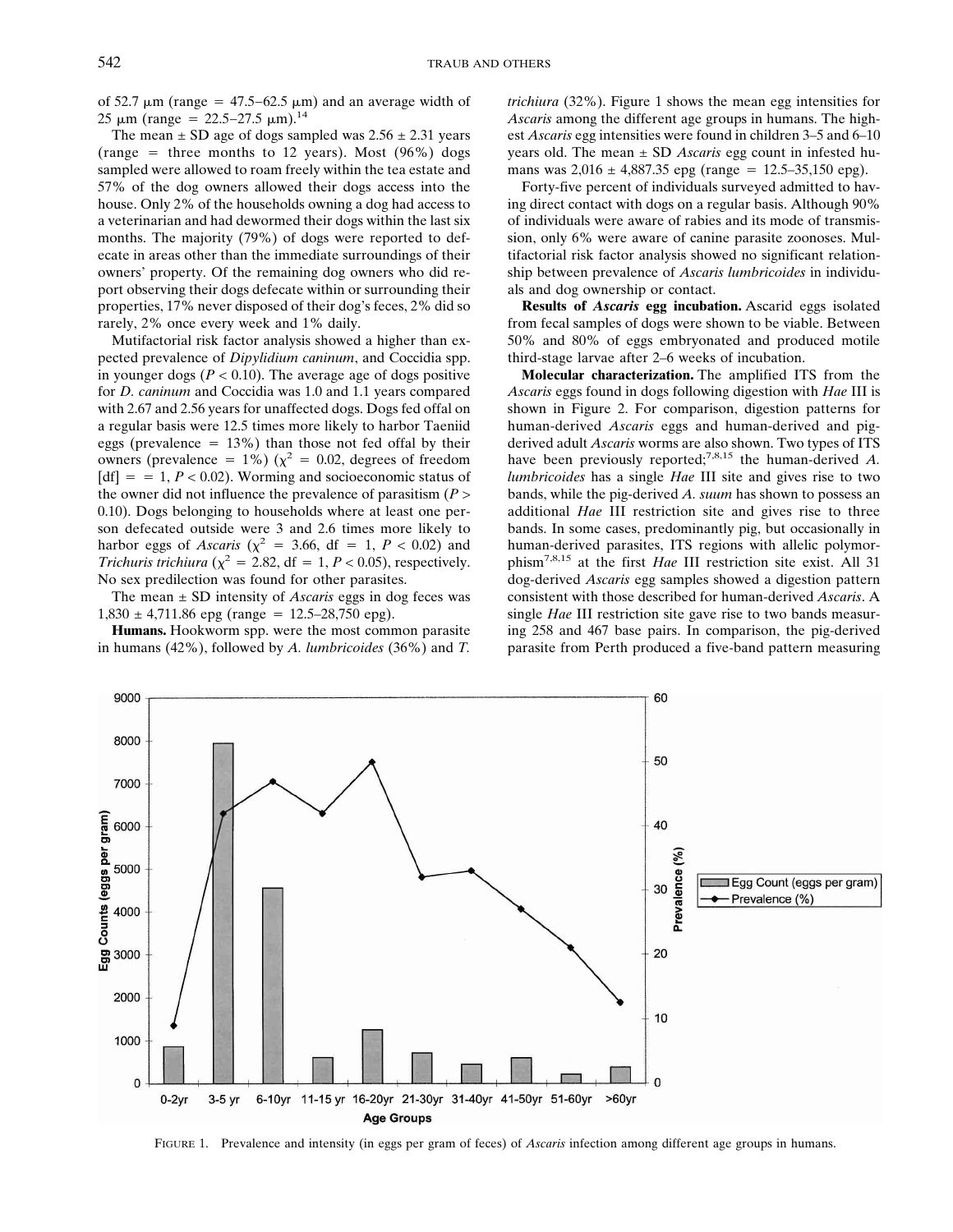

FIGURE 2. Determination of the source of *Ascaris* eggs in dog feces using restriction fragment length polymorphism analysis of the ZX5R-RTITSR polymerase chain reaction (PCR) products following digestion with the restriction endonuclease *Hae* III. From left to right, the gel shows representatives of undigested PCR product in lane 2, followed by digested products of dog-derived *Ascaris* eggs (lane 3), human-derived *Ascaris* eggs (lane 4), human-derived *Ascaris* adult worm (lane 5), and pig-derived *Ascaris* adult worm (lane 6). The size standards (lanes 1 and 7) are 100-base pair ladders (New England Biolabs, Beverly, MA).

35, 226, 258, 465, and 467 base pairs, showing it to possess allelic polymorphism at the first *Hae* III restriction site.

**Sequence analysis.** Sequences of the ITS-1, 5.8S, and ITS-2 regions of the five dog-derived *Ascaris* eggs showed 100% homology with the human-derived *Ascaris* eggs and the adult worm from Assam. Both dog-derived and human-derived sequences originating from Assam had a total length of 736 base pairs in comparison with the expected 734 base pairs, based on previously published sequences for *A. lumbricoides* ITS-1, 5.8S, and ITS-2 (GenBank accession numbers: AJ00895; AJ001507; AJ000895).<sup>8</sup> This was due a two base pair GC insertion in the ITS-1 region.

### DISCUSSION

The frequent finding of eggs of *A. lumbricoides* in dog feces and at a high intensity suggests that dogs are acting as significant mechanical transmitters of *Ascaris* infection for humans. *Ascaris lumbricoides* is estimated to infect 25% of the world's population<sup>16</sup> with 73% of the global infections occurring in

Asia17 alone. Ascariasis has been widely recognized as a major contributor to childhood malnutrition and in heavy infections may also result in life-threatening complications such as intestinal obstruction<sup>18</sup> hepatobiliary and pancreatic disease.19,20 The *Ascaris* eggs found in dog feces were still viable, even after passage through the intestine of the dog. Multifactorial analyses indicates that *Ascaris*-positive dogs are ingesting the feces from their owner's household, since a higher than expected prevalence was found in dogs that belonged to households where at least one human member defecated outdoors. Most dogs were allowed to roam freely within the estate and were observed to defecate in areas other than the surrounding property of their owners. It is therefore certain that dogs are also acting as disseminators and environmental contaminators of *Ascaris* eggs by increasing the net exposure of infective stages in contact with the human population. Eggs of *Ascaris* have been shown to adhere to items such as utensils, furniture, money, fruit, vegetables, door handles, and fingers in highly endemic areas $^{21}$  due to their sticky and resistant nature. Eggs become infective to humans within a 6−12-week period under favorable conditions.22,23 Similarly, it is likely that the sticky-coated *Ascaris* eggs may adhere to the dog's coat during both coprophagy and defecation. Due to their highly resistant nature, survival of *Ascaris* eggs on the dog's coat for prolonged periods is possible. During this period the eggs may undergo further development and maturation to infectivity. The mode of transmission of *Echinococcus* to humans is primarily via direct contact with the dog. Matoff and Kolev demonstrated that the hairs of the anal region and paws possessed the most eggs, followed by the hairs of the thighs and belly, and lastly, the hairs of the back and muzzle.<sup>24</sup> In a similar fashion, it is possible that the dog may be acting as an incubator and direct vector of *A. lumbricoides*. However, there appeared to be no increased risk of infection with *Ascaris* in humans that admitted to having direct contact with dogs on a regular basis. It would therefore appear that the most important role of the dog in this endemic focus is in the contribution to environmental contamination.

Dogs were also shown to harbor eggs morphologically identical to *T. trichiura*. The dimensions for *Trichuris* eggs in dog feces are within the range described for eggs examined from female uteri of adult *T. trichiura* and those from human patients in a study conducted by Yoshikawa and others.14 In contrast, the study found the parameters for *T. vulpis* to be larger (82  $\times$  39  $\mu$ m). The fact that there was a higher than expected prevalence of *Trichuris* eggs in the feces of dogs that belonged to households where at least one member defecated outside supports the possibility that these eggs were *T. trichiura*. Therefore, the role of the dog as a mechanical vector of *Trichuris* infection seems likely, although the absence of *T. vulpis* in these dogs remains to be explained. Autopsies on *Trichuris*-positive dogs to detect and differentiate adult worm morphology, or the advent of a molecular-based tool for identification of *Trichuris* eggs in fecal samples would prove useful in further investigating this finding.

It would appear that the *Hymenolepis* eggs recovered from the feces of dogs was of rodent origin, since none of the humans sampled were found positive for this parasite.

In this study, dogs belonging to both the staff and labor of the tea-growing communities of Assam were also shown to pose a significant public health threat to the community with regard to parasitic zoonoses. Similar observations have been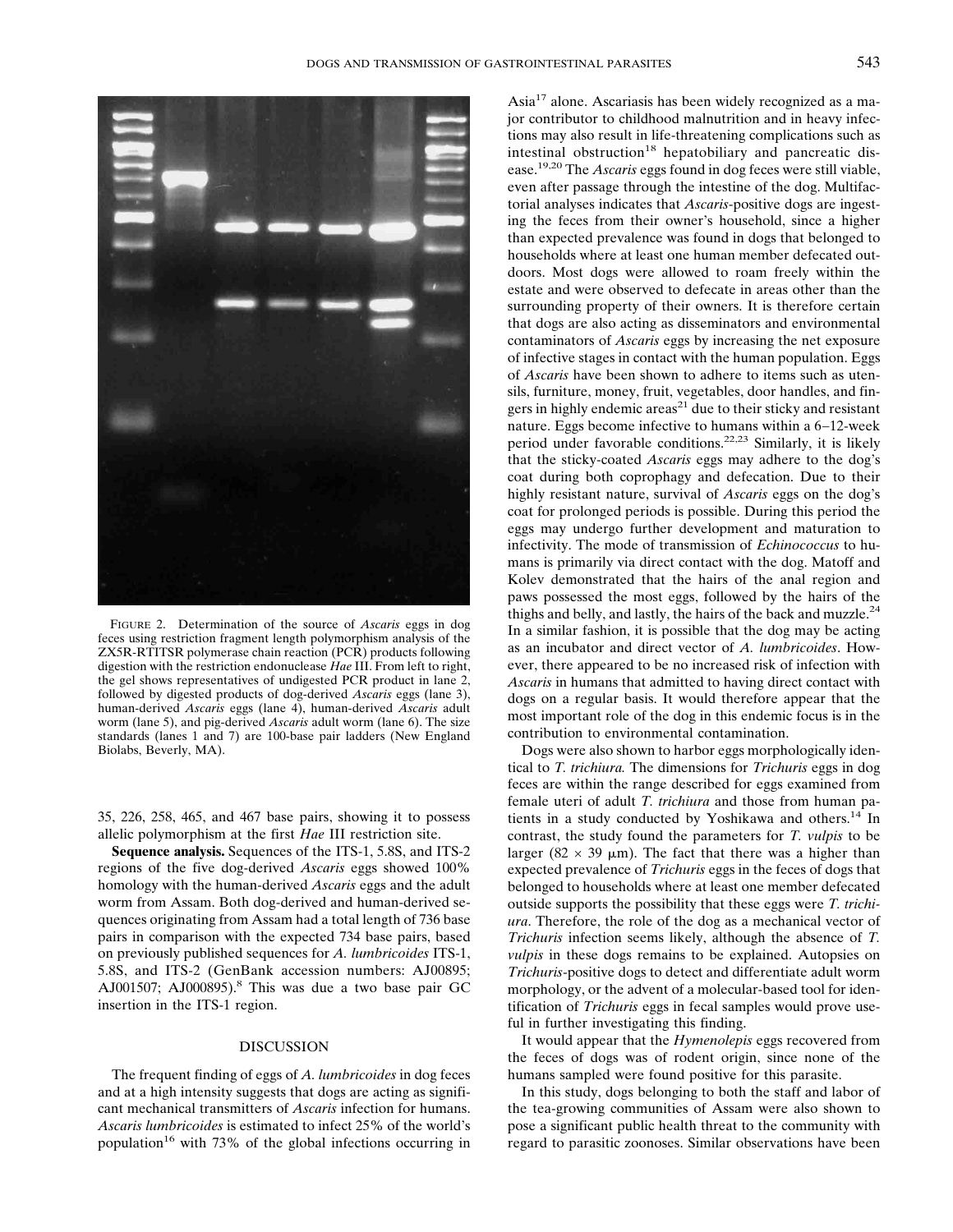reported in surveys undertaken among stray or refuge dog populations worldwide.2−4,25 In all cases, hookworms were found to be the most common parasite. The extremely high prevalence of hookworm infection in dogs in the tea estates could play a significant role in contributing to the incidence of creeping eruptions among the human population.

An unexpected finding was the high prevalence of *Spirometra* spp. and *Opisthorchis* spp. in dogs. This was in contrast to the study carried out on stray dogs in Bangkok where the related parasites *Diphyllobothrium mansoni* and *Opisthorchis viverrini* were not common (both had low prevalences of 1.9%).2 The high prevalence of *Spirometra* spp. is a reflection of the fact that most dogs were allowed to roam and had access to paratenic hosts as food sources. It is probable that dogs acquire infection with *Opisthorchis* spp. by ingesting raw fish offal fed to them by their owners. Dogs are therefore acting as important indirect reservoirs of these parasites for humans. Conversely, the prevalence of the enteric parasite *Giardia duodenalis* is markedly lower than in previous surveys done in well-cared for dogs,  $26.27$  as well as semidomesticated dogs.5,28 It would appear that *Giardia* infection in dogs does not contribute a major zoonotic risk to humans in the community studied.

Age-related immunity was only found to affect infection with *Dipylidium* and Coccidia spp. in dogs with a higher than expected prevalence and in dogs less than one year of age. There is insufficient data available for risk factors associated with parasite prevalence in stray and uncared for dogs for a detailed comparison to be made. In the only similar study done in dogs belonging to Australian Aboriginal communities in the Kimberley region (Wilks KM, unpublished data) it was found that puppies less than six months old had a higher prevalence of hookworms *Toxocara canis* and *G. duodenalis*. It is unusual that other parasites in our study did not have a similar age effect. A possible explanation for a lack of agerelated immunity in our study could be the low percentage (6%) of dogs sampled that were less than six months of age and the overall high prevalence of parasitism.

The species of taeniid eggs could not be distinguished using microscopy alone. It is likely that a gross underestimation of the prevalence of this family has been observed in this study due to the erratic nature of proglottid and egg shedding by these parasites. Nevertheless, a higher than expected prevalence of taeniid eggs was found in dogs that were fed offal on a regular basis by their owners. This finding is consistent with other studies carried out in Bangladesh<sup>29</sup> and Nepal,<sup>30</sup> where the highest prevalence of *Echinococcus* was observed in areas in and around slaughterhouses.

Questionnaire results showed that even though nearly half of the individuals surveyed had direct contact with dogs, they lacked awareness and knowledge of canine parasitic zoonoses. This, in addition to the complete lack of veterinary attention exacerbates the risk of transmission of canine parasitic zoonoses to the human community.

In summary, we have demonstrated that in communities where promiscuous defecation patterns exist, dogs play a major role in broadening the range of dissemination and environmental contamination of infective stages of *Ascaris*. Educating communities on the importance of using latrines would contribute in lowering the level of *Ascaris* infection among the population.

Acknowledgments: We thank Williamson Magor & Co. for permission to conduct research at the tea estates owned by them, and the managerial and medical staff at the Phulbari and Addabari Tea Estates for their help and co-operation during sample collection.

Financial support: Bayer AG, BG-Animal Health (Leverkusen, Germany) provided Rebecca J. Traub with a post-graduate scholarship through the Veterinary Trust, Division of Veterinary and Biomedical Sciences, Murdoch University.

Authors' addresses: Rebecca J. Traub and R.C. Andrew Thompson, Division of Veterinary and Biomedical Sciences, Murdoch University, South Street, Perth 6150, Western Australia, Telephone: 61-8- 9360-2691/2466, Fax: 61-8-9310-4144, E-mails: rtraub@central. murdoch.edu.au and A.Thompson@murdoch.edu.au. Ian D. Robertson and Peter Irwin, School of Veterinary and Clinical Sciences, Division of Veterinary and Biomedical Sciences, Murdoch University, South Street, Perth WA 6150, Western Australia, Telephone: 61-8- 9360-2459/2590, Fax: 61-8-9310-4144, E-mails: I.Robertson@ murdoch.edu.au and P.Irwin@murdoch.edu.au. Norbert Mencke, Bayer AG, BG-Animal Health, Marketing/Companion Animals, Agricultural Centre Monheim, D-51368 Leverkusen, Germany. Telephone: 49-2173-384285, Fax: 49-2173-384956.

#### REFERENCES

- 1. Craig PS, Macpherson CNL, 2000. Dogs and cestode zoonoses. Macpherson CNL, Meslin FX, Wandeler AI, eds. *Dogs, Zoonoses and Public Health*. Oxon, United Kingdom: CAB International, 149−211.
- 2. Hinz E, 1980. Intestinal helminths in Bangkok stray dogs and their role in public health. *Zentralbl Bakteriol Mikrobiol Hyg [B] 171:* 79−85.
- 3. Malgor R, Oku Y, Gallardo R, Yarzabal I, 1996. High prevalence of *Ancylostoma* spp. infection in dogs, associated with endemic focus of human cutaneous larva migrans, in Tacuarembo, Uruguay. *Parasite 3:* 131–134.
- 4. Lindsay DS, Dubey JP, Butler JM, Blagburn BL, 1997. Mechanical transmission of *Toxoplasma gondii* oocysts by dogs. Vet *Parasitol 73:* 27−33.
- 5. Meloni BP, Thompson RCA, Hopkins RM, Reynoldson JA, Gracey M, 1993. The prevalence of *Giardia* and other intestinal parasites in children, dogs and cats from Aboriginal communities in the Kimberley. *Med J Aust 158:* 157–159.
- 6. Joshi BN, Sabne SS, 1977. Incidence of *Toxocara canis* infection in stray dogs in Miraj area. *Indian J Pathol Microbiol 20:* 239– 242.
- 7. Anderson TJC, 1994. *Ascaris* infections in humans from North America: molecular evidence for cross-infection. *Parasitology 110:* 215–219.
- 8. Zhu X, Chilton NB, Jacobs DE, Boes J, Gasser RB, 1999. Characterization of *Ascaris* from human and pig hosts by nuclear ribosomalDNA sequences. *Int J Parasitol 29:* 469–478.
- 9. Hosmer DW, Lemeshow S, 1989. *Applied Logistic Regression*. New York: John Wiley, 82−134.
- 10. Frankena K, Graat EAM, 1997. Multivariate analysis: logistic regression. Noordhuizen JPTM, Frankena K, van der Hoofd CM, Graat EAM, eds. *Application of Quantitative Methods in Veterinary Epidemiology*. Wageningen, The Netherlands: Wageningen Press, 137−178.
- 11. Elliot A, Morgan UM, Thompson RCA, 1999. Improved staining method for detecting *Cryptosporidium* oocysts in stools using malachite green. *J Gen Appl Microbiol 45:* 139–142.
- 12. Campbell NA, 1990. Membrane Structure and Function. *Biology.* Second edition. Redwood City, CA and Toronto, Ontario, Canada: The Benjamin/Cummings Publishing Company, Inc., 156.
- 13. Higgins DG, Blensby AJ, Fuchs R, 1991. CLUSTAL V: Improved software for multiple sequence alignment. *Comput Appl Biosci 8:* 189–191.
- 14. Yoshikawa H, Yamada M, Matsumoto Y, Yoshida Y, 1989. Variations in egg size of *Trichuris trichiura. Parasitol Res 75:* 649–654.
- 15. Peng W, Anderson TJC, Zhou X, Kennedy MW, 1998. Genetic variation in sympatric *Ascaris* populations from humans and pigs in China. *Parasitology 117:* 355–361.